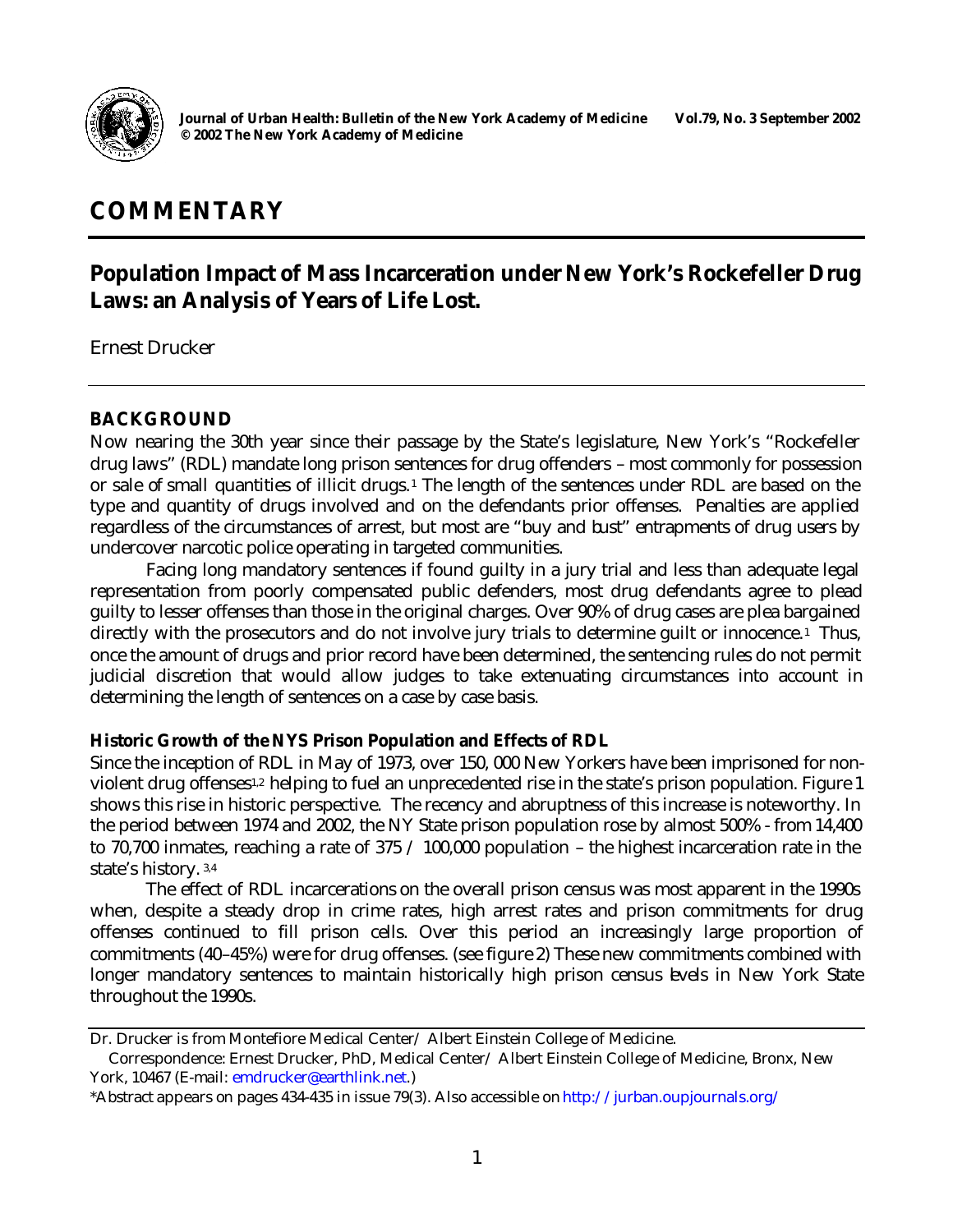



#### **FIGURE 2. Rockefeller Drug Commitments as Percentage of Total Commitments**



Figure 3 shows the growth in the prison population of NY State incarcerated for drug offenses throughout the period of RDL (1974- 2001). On 1/1/2002 there were 19,164 drug offense inmates in NY State prisons out of a total of 69,000.<sup>5</sup> For those years in which annual prison census data for drug offenses are not available, estimates are based on the number of drug commitments each year (NYS/DOCS) as an adjusted proportion of total commitments applied to the year end prison census.<sup>6</sup>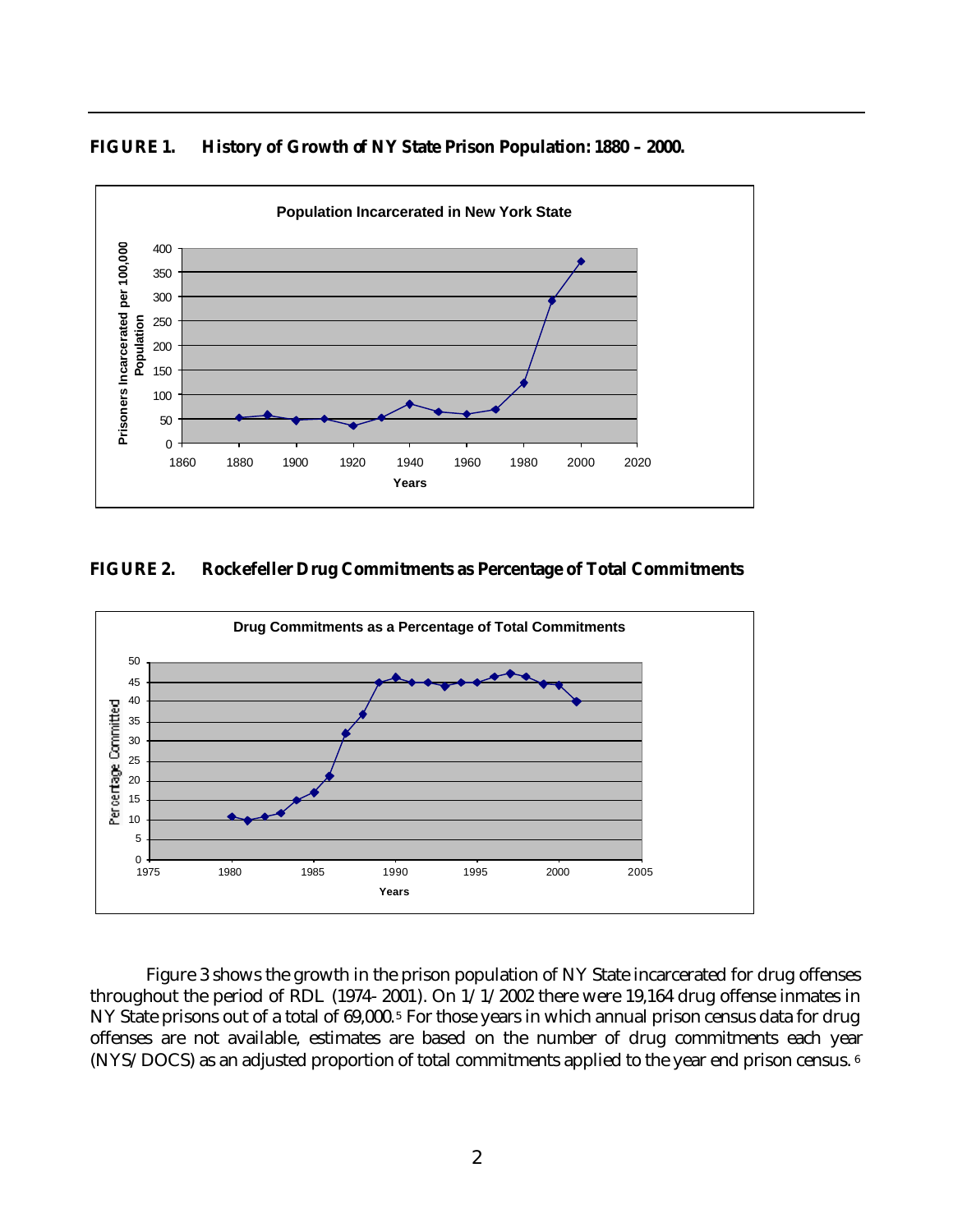## **FIGURE 3. Number of Drug Offenders in NYS Prisons: 1975 – 2000**



#### **Population characteristics of RDL inmates**

The demographic characteristics of the RDL population are distinctive and significantly different from those of the general population of NY State as a whole, or even those of the rest of the NYS prison system. (see Table 1) The drug offense population incarcerated under RDL are overwhelmingly composed of young minority males from New York City. 7,8

#### **TABLE 1. Demographic characteristics of New York State adult population vs. RDL inmates and total New York State inmates (2000)**

NYS Population RDL inmates Other inmates

| Median Age                | 40  | 33  | 38  |
|---------------------------|-----|-----|-----|
| NYC proportion            | 44% | 80% | 70% |
| <b>Black and Hispanic</b> | 33% | 94% | 77% |
| Proportion                |     |     |     |
| Male %                    | 48% | 92% | 96% |

#### **Rates of imprisonment under RDL**

Because the demographic characteristics of the RDL population are skewed relative to the State population as a whole, the impact of RDL incarcerations is not evenly distributed over the general population of NY State. Table 2 shows the rates of drug imprisonment rates per 100,000 population of NY State by race, age, and gender (as of Jan. 1, 2002.)<sup>7,8</sup>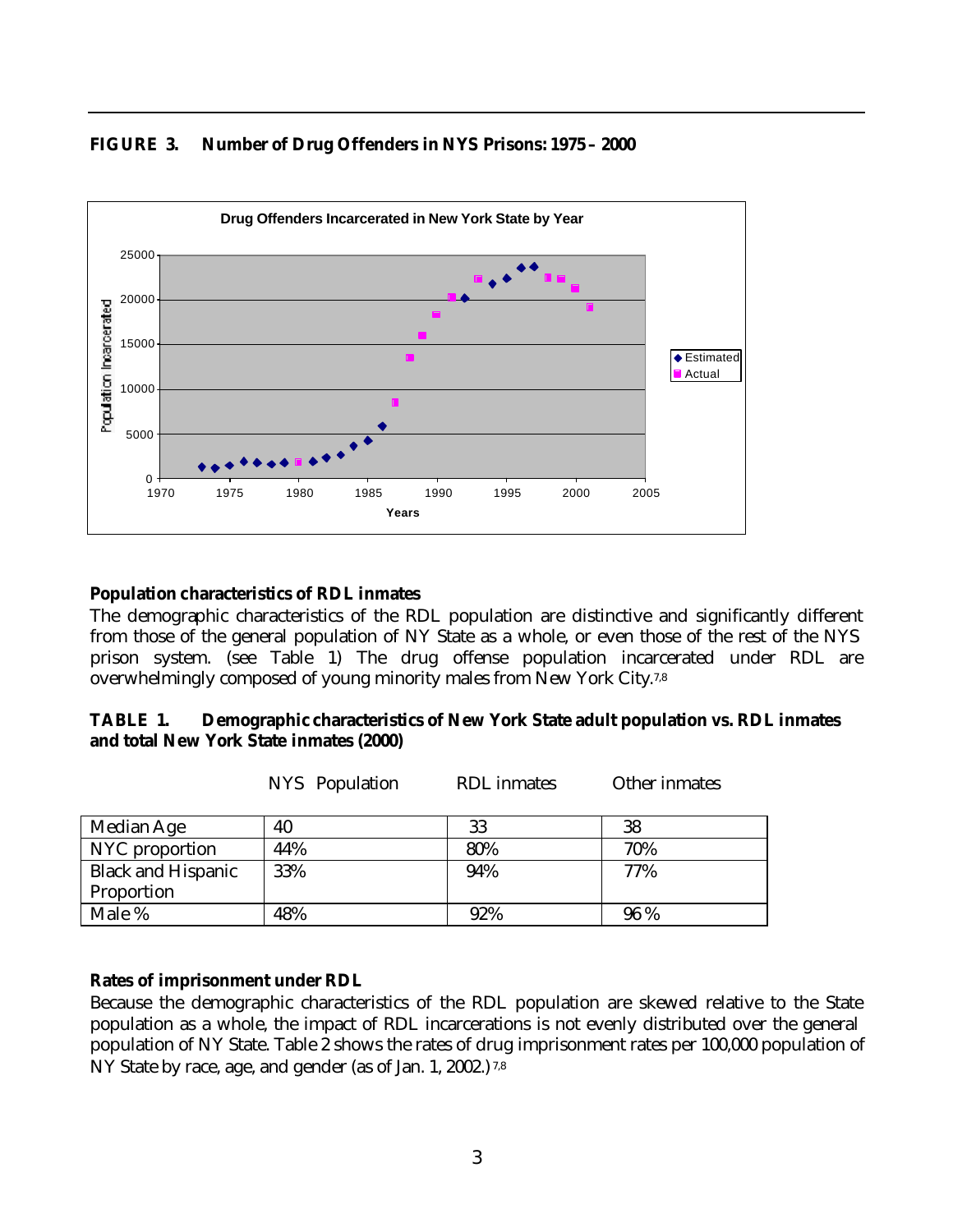The highest rates are seen in the age 21-44 for all groups, which constitute > 80% of the total RDL prison population. Within this age range, Black males have the highest rates (1516/100,000 vs. 34  $/100,000$  for White males) and White females the lowest (6  $/100,000$  vs. 109  $/100,000$  for While females). The racial disparities are seen at every age and for males and females – most strikingly the ratio of Black to white males (age 21-44) is 40:1, for male Hispanics to Whites the ratio is 30:1. While Blacks and Hispanics represent only 33 % of the NYS population, over 94% of the RDL inmates are from these minorities and (based on arrest data) approximately 78% come from NYC.<sup>9</sup>

| Age   | White | <b>Black</b> | <b>Hisp</b>  | Other | White | <b>Black</b> | <b>Hisp</b> | Other |
|-------|-------|--------------|--------------|-------|-------|--------------|-------------|-------|
| Group | Male  | Male         | <b>Males</b> | Male  | Fem   | Fem          | Fem         | Fem   |
| Under | 1.37  | 57.52        | 34.12        | 2.65  | 0.34  | 1.94         | 1.97        | 0.00  |
| 21    |       |              |              |       |       |              |             |       |
| 21-44 | 34.50 | 1516.45      | 1033.07      | 53.04 | 6.18  | 109.61       | 68.22       | 1.07  |
| Above | 9.65  | 329.32       | 434.69       | 9.92  | 1.14  | 19.60        | 23.38       | 0.00  |
| 44    |       |              |              |       |       |              |             |       |
| Total | 16.03 | 659.89       | 532.40       | 23.51 | 2.60  | 47.26        | 33.81       | 0.38  |

| TABLE 2. |  | Rates of incarceration per 100,000 under RDL - year ending Jan. 1, 2002 |
|----------|--|-------------------------------------------------------------------------|
|          |  |                                                                         |

As the numbers of prisoners rose under RDL over the last three decades, the racial mix of those incarcerated for drug offense has grown progressively more disparate relative to the state population. In 1980, one third of the 886 new commitments for drug offenses were white. By 2000, of 8227 new drug commitments, only 6% were white. And as this balance shifted, the average time served by drug offenders almost doubled - from 18 to 32 months for those released in 1980 and 2000 respectively.<sup>10</sup>

#### **Assessing the impact of mass incarceration under RDL**

The relatively rapid onset and massive scale of RDL incarcerations in New York combines with their distinctive demographic characteristics to call attention to the potential effect that such high rates of incarceration may have on the specific sub- populations and communities from which drug offenders are most heavily drawn: i.e. young minority males from the inner city minority neighborhoods of New York. If, instead of prison inmates, these figures represented the progress of a new epidemic disease or the effects of a natural or manmade disaster (e.g. the AIDS epidemic or the attack on the World Trade Center), we would employ a set of standard methods to assess their impact – e.g. number of lives lost, injuries, number of people displaced, households affected, and economic loses.

But prison data are not normally viewed as collective events that warrant such an assessment. Even such a vast program of incarceration as has occurred over the 30-year history of the RDL is not generally characterized as an "event" *per se* and compared to other events. The goal of this paper is to employ a quantitative public health method for determining the magnitude of RDL incarcerations in a way that allows us to compare their scale to other events that have had a powerful impact on New York.

#### **METHODS**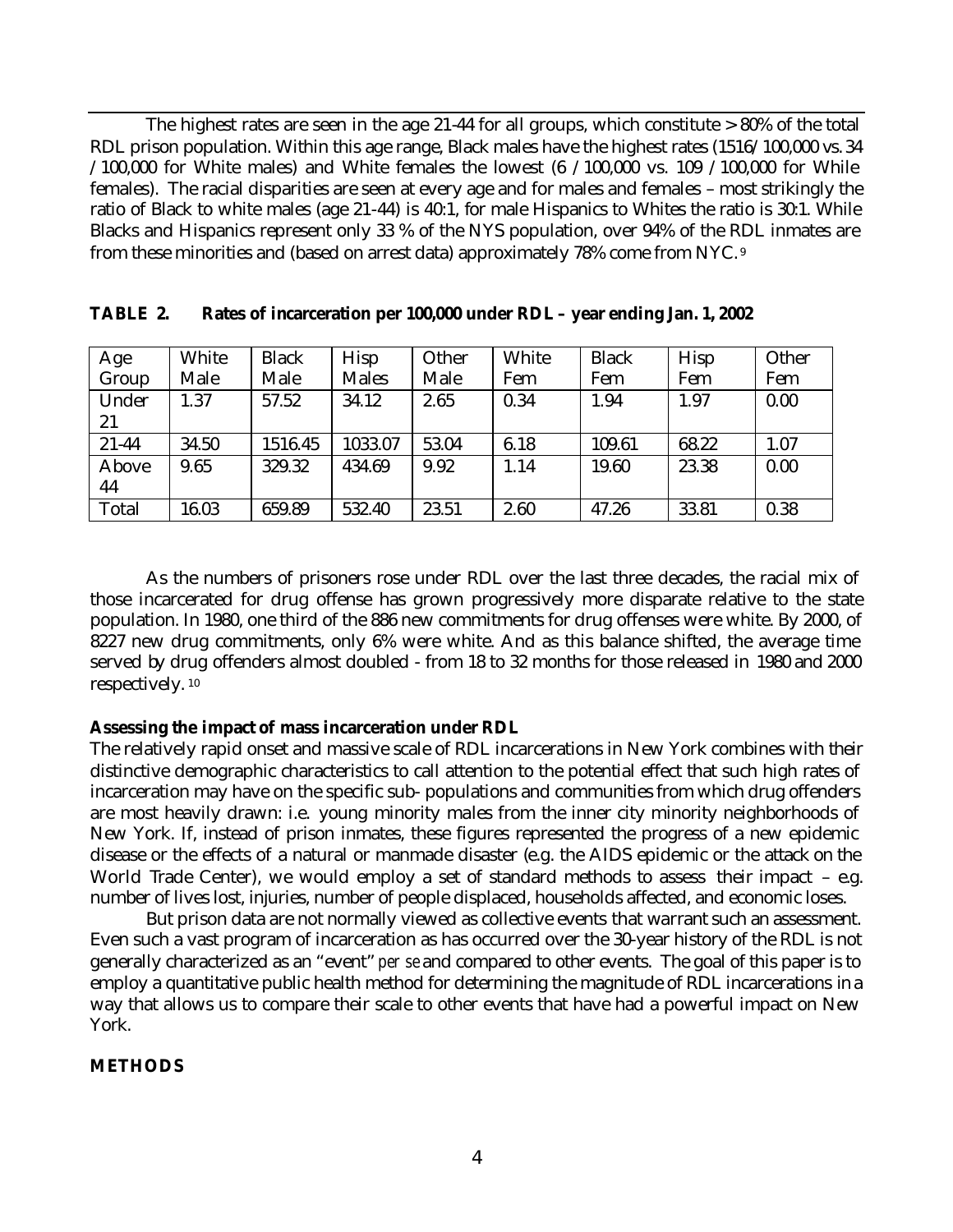To describe RDL incarcerations in a way that allows comparison of their scale to other events, this analysis employs a metric commonly used for determining the population impact of large-scale adverse events that affect entire populations - " Years of life lost" (YLL), also known as "Years of Potential" Life Lost or YPLL.<sup>11</sup> This measure gives greater weight to the loss of younger people and produces a measure of impact that can be applied to all sorts of mortality events that affect a population of mixed ages. While this method has not previously been employed to consider incarceration data, by treating person years of incarceration as years of life "lost", we may estimate the magnitude of the impact associated with mass incarcerations of any population for any given year or period of years, and then compare that estimate to other causes of YLL for the same population.

#### **Estimating YLL for prison data**

Calculating the YLL for an event normally requires detailed and complete data on the size and demographic characteristics of the population affected – both to ascertain the number of deaths and the pattern of life expectancy of the affected population. But as is often the case in wars or natural disasters (especially in developing countries) such precise data are not readily available for prison populations. This raises several methodological problems in estimating YLL for this group.

#### **Population size and characteristics**

Detailed data about the actual individuals incarcerated are not identifiable in publicly available sources. And, even if they were, the length of prison sentences and the actual time served by individuals almost always differ and are available only on a case by case basis. While median sentences and some tabulations of sentencing for various classes of offense and are periodically published, no accurate longitudinal summary of such data are extant in New York State . Further, prison populations are an ever changing group, both in terms of the number behind bars on any given day and the demographic makeup of that population. Thus it is only possible to approximate the size and characteristics of the actual populations incarcerated.

However there are monthly and annual population "snapshots" available 6,8,10 that specify drug offenders as a separate group and provide some basic demographic data allowing us to approximate the size and characteristics of the population incarcerated during the preceding year. These figures may be used to approximate the size and demographic characteristics of the population over any time period.

#### **Life expectancy**

These same problems also affect our ability to accurately ascertain the prison populations Life Expectancies (LE), which are needed to calculate YLL. In this case the distinctive demographic profile of the RDL prison population suggests a lower LE than the general population. The estimation employed here utilizes national data on median LE for black and Hispanic males age 20 –4511 who constitute > 80% of the affected population. <sup>8</sup> The smaller group of older inmates are often in prison for longer sentences and their LEs are probably lower than national LEs for populations of the same age, both as a function of the health problems associated with "competing risks " i.e. drug addiction and its role in their selection into prison populations) as well as the risks of prison life itself . This would lower the LE for the total group still further. As an approximation of these effects, a group LE of 68 has been used in this analysis.

#### **Calculation of YLL**

For this preliminary estimation, a single YLL is held to be equal to a person year of incarceration. For any given year the annual census at Jan 1, is used as the measure of the size of the RDL and general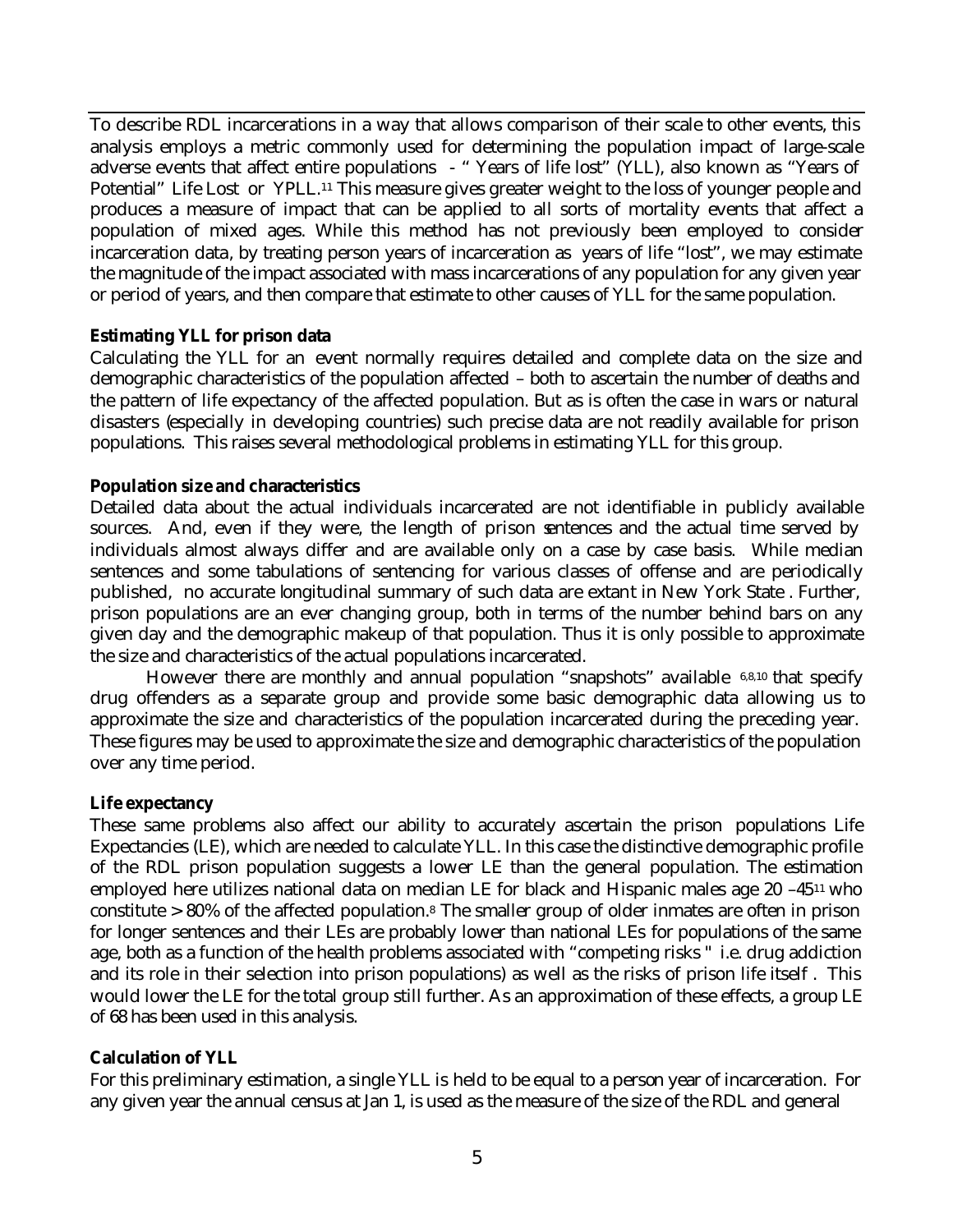prison populations. These are added to determine the total YLL over the 30 year history of the implementation of the RDL in New York State. YLL are calculated as follows: each person - year of incarceration is considered as a YLL and this sum is divided by the life expectancy (LE) for this population (i.e. YLL = population LE - mean age of RDL inmates). These values may then be compared to the YLL associated with other events that have impacted on New York.

#### **Data sources**

Incarceration data for the period 1973 – 2001 are from the NY State Department of Correctional Services (DOCS) which maintains data on the state's prison population differentiated by the nature of the offense and demographic details (refs). Data on drug offenses are recorded and analyzed separately and available (for the last 5 years) in reports to the oversight organization, the Correctional Association of NY. <sup>8</sup>

The population denominators used to calculate age, gender and race specific incarceration rates are based on US census data from past and current census reports. <sup>12</sup> Specifically, 1970 census are used for 1973-1975, 1980 census for 1976-1985, 1990 census for 1986 – 1995, 2000 census for 1996 – 2001. US vital statistics<sup>12</sup> on life expectancy for the US population (by race, age, and gender) are used to estimate the YLL of the population incarcerated under RDL between 1973– 2002 and for the comparison groups.

#### **YLL associated with RDL incarcerations and other events**

#### **RDL incarcerations**

As of Jan 1, 2002 there were 19,164 RDL offenders in prison, i.e. an estimated 19,164 person years of incarceration. With a median age of 35 and LE of 68 years this figure is equivalent of the YLL that would be associated with 580 deaths in a population with the same age and racial/ ethnic composition.

(see Table 3)

Between 1973 – 2002 there have been an estimated 325,000 person years of incarceration under RDL. With a median age of 35 and LE of 68 years this figure is equivalent to YLL associated with 9848 deaths in a population with the same age and racial/ ethnic composition. (see Table 3 )

| <b>RDL</b> | Life       | RDL Pop    | 2002 RDL   | <b>Total RDL</b> | <b>Total RDL</b> |
|------------|------------|------------|------------|------------------|------------------|
| Median     | Expectancy | 1/1/2002   | Mortality  | 1973-2001        | Mortality        |
| Age        |            | <b>YLL</b> | Equivalent | YLL              | Equivalent       |
| 35         | 68         | 19,164     | 580        | 325,000          | 9848             |

## **Table 3. "Years of Life Lost" for RDL Incarcerations in NY State: 1973-2002**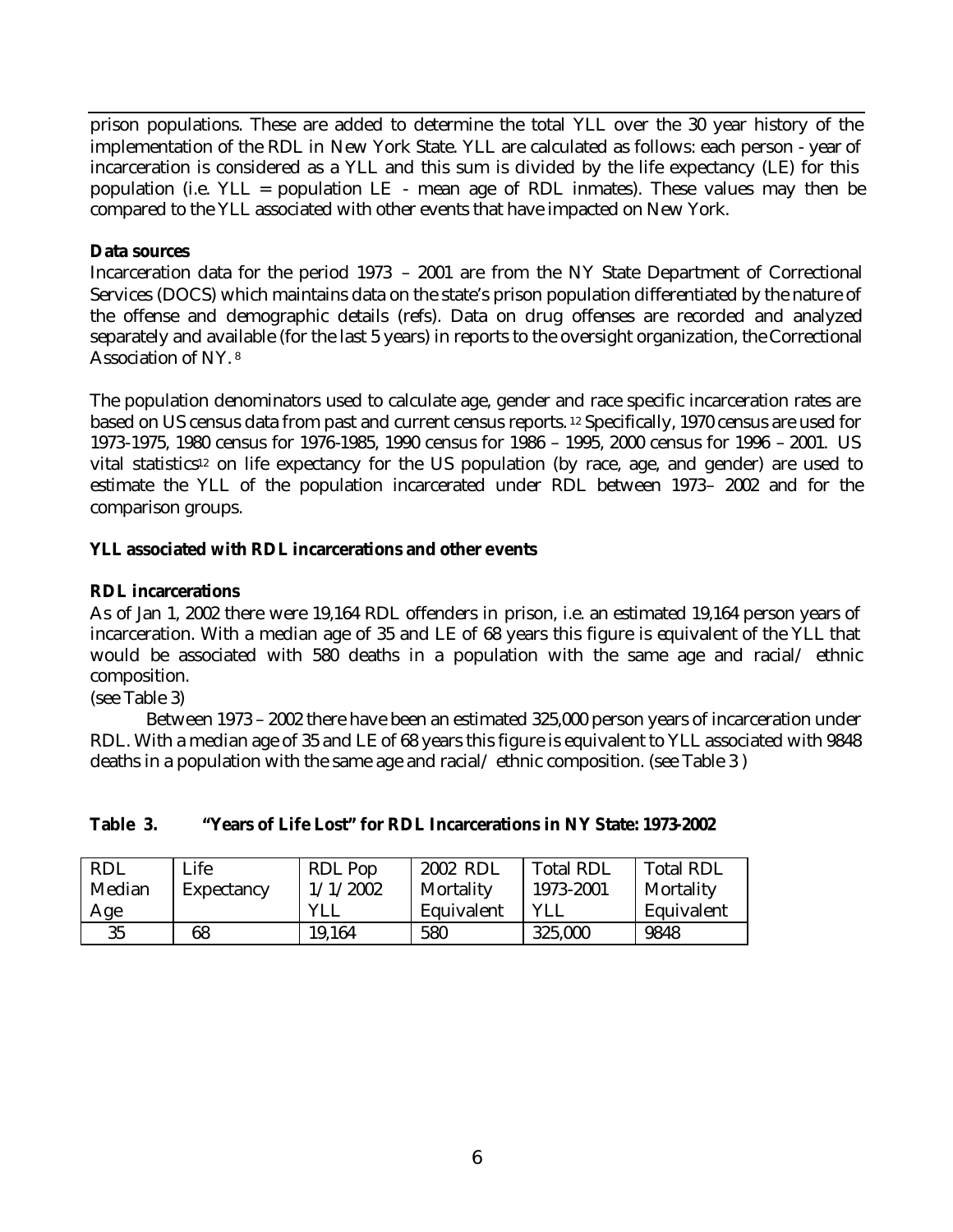#### **Comparison of YLL to other events**

Using this method for estimating the magnitude of YLLs associated with drug incarcerations in the year 2001 and the cumulative impact of all the years of RDL (1973 – 2002), comparisons may be made to two other significant events in recent NY history – the Sept. 11 attack on the World Trade Center and the AIDS epidemic in New York City.

#### **The World Trade Center attack**

In the World Trade Center (WTC) attack there were 2819 deaths recorded by the NYC / Department of Health (DOH) as of August 20, 2002.13 While the age range of victims was from 2.5 years to 86, approximately 90% were aged 20 – 45 (median age 37) but with about 40% female and only 17% Black or Hispanic. Of the victims identified to date, 64 % were NYS residents and 43% were NYC residents. Calculating the YLL for the deaths among those killed at the WTC site (with a 40 year estimated LE) yields an estimated 112,760 YLL associated with the WTC attack in New York.

#### **AIDS in New York City**

Despite a sharp decline in AIDS mortality from prior years, <sup>14</sup> due to lower incidence of AIDS diagnoses and the effectiveness of anti-retroviral therapies, the AIDS epidemic in NY State remains a leading cause of death for the States young adults – ranking ahead of cancer , heart disease , and stroke in many age categories.<sup>14</sup> This is especially true for the NYC young adult Black male population (age 20– 45), where AIDS has been the leading cause of death since 1990. <sup>14</sup> Since the AIDS epidemic in NYS (like the RDL incarcerations) has been most heavily concentrated among minority males, we may compare the race and gender specific AIDS mortality (in YLL) to those of a comparable RDL population – e.g. NYC black males age 20 –45 with an LE of 68 years. In 2001 there were an estimated 242 deaths due to HIV/AIDS among Black males aged 20-45 coming from NYC<sup>8</sup> – with an estimated YLL of 7986. In this same population group, the estimated YLL associated with NYS drug incarcerations in 2001 is 8085, a figure equal to 245 deaths in a population of this age.

## **DISCUSSION**

This analysis estimates the scale and potential collective impact of RDL incarcerations viewed in the same terms as disastrous events such as AIDS or the WTC attack as a version of YLL The use of YLL to express the impact of drug related imprisonment on the communities and populations most affected establishes a new method for understanding the scale of mass incarcerations as public health events. It allows us to assess their relative magnitude and social significance as collective events that may be compared to other large scale public health or social events that are associated with large numbers of YLL. Such events may occur either in a single blow (like the WTC attack) or over decades, as in the case of the AIDS epidemic in NYC. But because of their massive scale (as measured by YLL or mortality equivalents) each of these events has the potential for significant adverse effects on entire communities and the specific population groups most affected.

This approach is not without controversy: how can we compare the legal punishment of people convicted of crimes to the effects of great epidemics or devastating attacks by terrorists on "innocent victims"? While, in the individual cases, years of life "lost" to imprisonment are clearly different from each other (e.g. one year of a two year sentence is not the same as one year of a 20 years sentence) and from those due to a death by AIDS, natural disaster, or terrorist attack , the collective impact of such large scale events that result in so many YLL concentrated in a particular population may have much in common.

These data suggest that thirty years of forced removal to prison of 150,000 young males from particular communities of New York represents collective losses similar in scale to the losses due to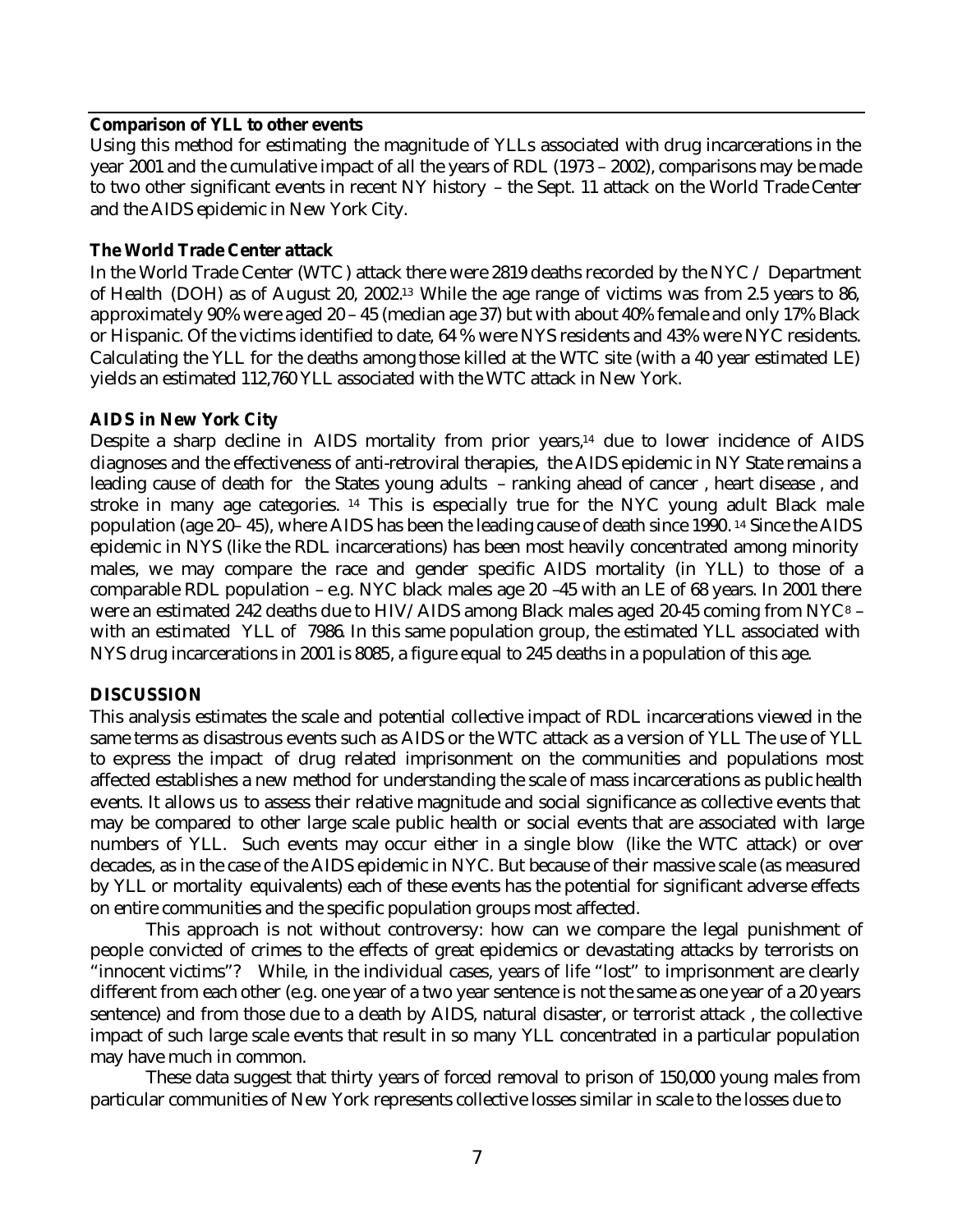epidemics, wars, and terrorist attacks - with the potential for comparable effects on the survivors and the social structure of their families and communities. Such high rates of actual mortality or large scale YLL due to imprisonment, whether concentrated in a brief period (as in the WTC attack) or spread out over many years (as with AIDS deaths and RDL incarcerations), may have similarly profound effects on the populations most affected. For example, the impact of 325,000 YLL under RDL incarcerations includes "collateral damage" to its own set of "innocent victims"- e.g. more than 125,000 children have been separated from an imprisoned parent in the 30 years of RDL. 2

And there are other ways in which the effects of mass incarceration have an adverse impact that extend well beyond the prison walls and long sentences. In the US, approximately 40% of young black men 20–44 are currently under criminal justice control at any given time i.e. in prison or jail, or on parole or probation. <sup>15</sup> This status includes felony disenfranchisement i.e. the loss of the right to vote. In the US an estimated 1 million Americans convicted of drug offenses have temporarily or permanently lost the right to vote. <sup>16</sup> Further, drug felony convictions mean loss of drivers license and the many job opportunities that require one, loss of eligibility for military service, and disqualification for many professional licenses (e.g. beauticians and barbers), as well as some Federal benefits e.g. home and school loans. <sup>15</sup> The cumulative impact of these extensions of incarceration therefore reach far into the lives of the most heavily affected communities and may well account for the intergenerational persistence of violence, crime, and widespread family and social dysfunction.

Further, the striking racial and ethnic disparities so apparent in RDL incarceration rates have helped sustain a bitter sense of injustice in the minority community. Illegal drug use is ubiquitous in America and there is no evidence of great differences in drug use rates between different racial and ethnic groups in this country. <sup>7</sup> While there are some indications of higher overdose rates among minorities7 national and regional surveys document similar rates of lifetime and current use of most illicit drugs by race/ethnicity in the period 1980–2000 and in no way support a 30–40 fold difference in drug incarceration rates for minorities.

But, unlike deaths due to illness, natural disaster or terrorist attack, where public sympathy typically flows to the survivors and promises of community support are the norm, the "losses" associated with large scale incarceration under the drug laws are largely unrecognized – either as losses or as collective events. On an individual basis, each family affected by a drug incarceration must carry its own burden of stigma and compensate for the loss on their own. And the collective stigmatization and fear of criminalized young black men continues to be a core element of racism in American society.

Yet many would assert that these removals of drug users from the community are a net benefit and there is a common perception that drug incarcerations are actually positive events - e.g. getting "dangerous characters " and drug dealers off the street, and that massive drug incarcerations are one reason for lowered crime rates. This view (while popular) is not sustained by the available evidence<sup>19</sup> which suggests instead that the decline in crack use and its related violence, and improvements in the economy may have had as much to do with the decline in crime as any strategies of policing or drug enforcement. And the larger body of criminological research15,20 indicates that the long history and massive scale of drug imprisonment meted out under harsh sentencing rules may have disastrous social effects – disrupting the lives of the families and communities left behind, <sup>2</sup> predicting future crime rates and significantly diminishing the political and economic prospects of many minority neighborhoods.

Finally, just as NY State's drug laws have served as a model for many other state and federal drug laws, the scale of mass drug incarcerations and their impact is evident in the US as a whole. There are now > 500,000 individuals incarcerated for non-violent drug offenses in the US15 more than the number of Europeans incarcerated for all criminal offenses15,20 and equal to the YLL associated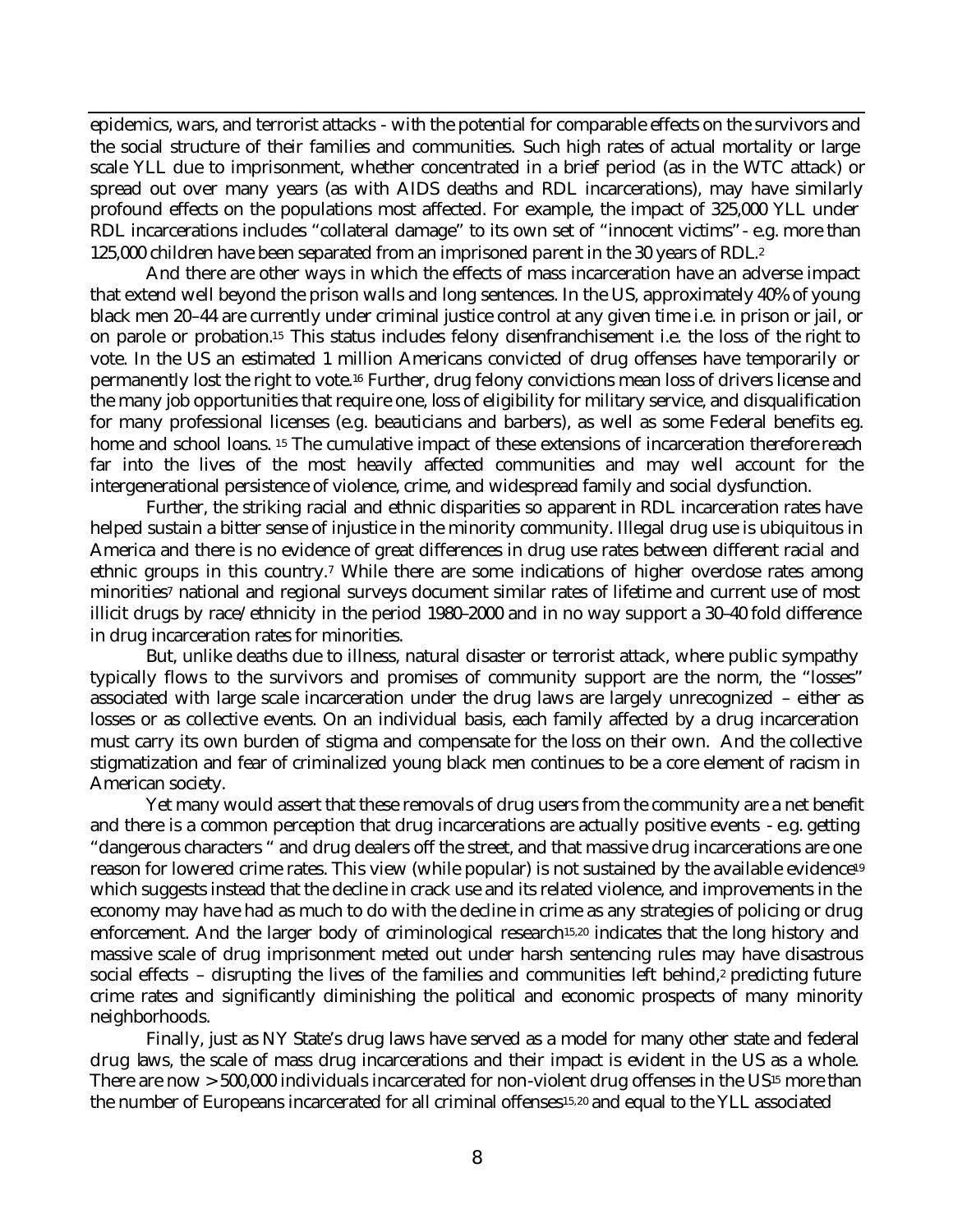with >15,000 deaths annually. Over the last 30 years of the US "war on drugs" the total YLL for drug incarcerations is equivalent to >200,000 deaths - double the number of US soldiers killed in the Korean and Vietnam Wars.

By examining the scale of mass incarcerations and estimating their magnitude in YLL, we can see that massive drug incarcerations produce rates of impact similar to several other disastrous events. It is reasonable to inquire what effects such losses may have upon the communities that bear the heaviest burdens.

A comparison of the effects of mass drug incarcerations to war, disease and other well recognized disasters reveals the many similarities of scale and the range of impacts on the families and communities that bear the "losses" most heavily. While these other disastrous events are of external origin or (in the case of attack) malign intent, mass drug incarcerations reflect deliberate public policy – i.e. they are self imposed. But, as with individual harm, self inflicted collective wounds may be the most severe and the most difficult to heal. Not only because of the damage they cause, but also because the perception that the social intent behind them (to protect us from drugs menace) is often accompanied by a demonization of the drug user, which in turn engenders a callous disregard of the individual and collective consequences of such policies.

Finally, this analysis points to the urgency of the need to repeal many of our draconian drug laws and replace them with ones that employ judicial discretion and offer alternatives to incarceration for those with drug dependency problems.

#### **ACKNOWLEGEMENTS**

I would like to thank the following for their important contributions to this work: Jacob Hupart, Nandini Deb, Alexandra Bobadilla, Robert Gangi, Jamie Fellner, and especially Peter Greer, who provided inspiration and vital financial support.